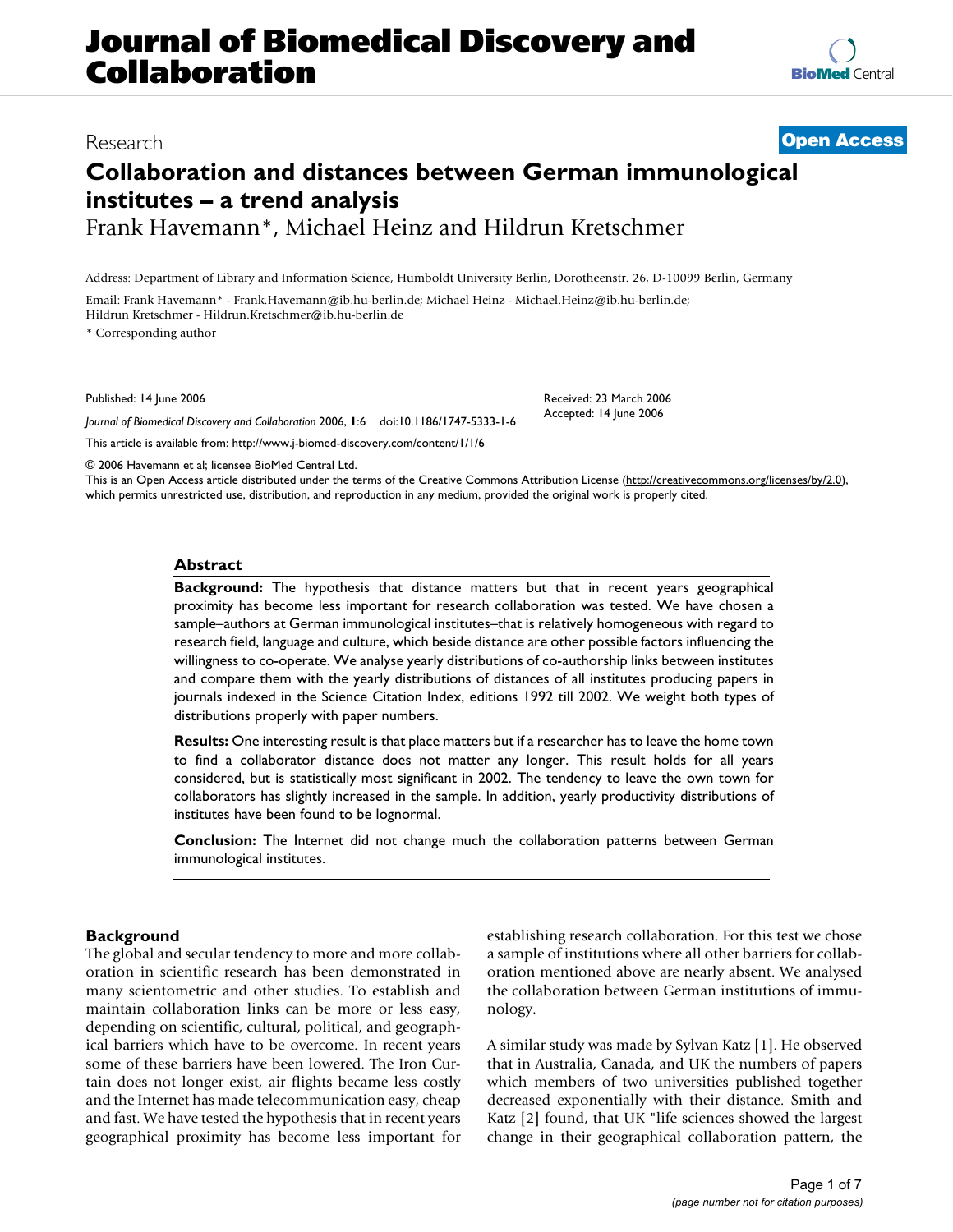average distance between collaborating institutions increasing over the time period [1980–1994]. The pattern of geographical collaborations in the natural sciences remained quite constant over time." Liang Liming [3] obtained for inter-regional co-operation in China that geographical proximity is an important factor. Nagpaul [4] studied international research collaboration and concluded that geographical proximity has greater positive impact than thematic proximity and socio-economic proximity.

#### **Methods**

#### *Data*

The papers taken into account for this study are drawn from the Science Citation Index (SCI). We analysed the publications of German research institutions which are listed on the website of the German Society for Immunology [5]. We took all records in the SCI CD-ROM editions 1992–1999 and 2002 into account, which had at least one author affiliated with one of 80 institutes mentioned on the list. We used a search strategy (developed with 2002 data) to avoid tedious search for address variants. We found a monotonically increasing number of institutions in SCI (1992: *n* = 54, 2002: *n* = 73).

#### *Definitions*

It is not sufficient (although often done [1,6]) to plot the distribution of distances of co-operating institutes to prove that distance matters. You have to compare this distribution with the distribution of distances between all pairs of institutes in the sample (here called Institutional Distance Distribution or IDD). In our case this IDD is determined by the geographical scattering of immunological institutes in Germany. Moreover, we felt that the intensity of collaboration should be taken into account, too. Therefore we weighted the distance distribution of co-operating institutes with the number of co-authored papers. Doing this we disregard that an increasing number of papers were produced together with partners who do not belong to our sample of German immunological institutes (cf. Conclusions, below). Because we found only three papers where authors from more than two sample institutes were involved, nearly all papers considered appear only once as a weight of the co-authorship weighted IDD. If triple collaboration within the sample would be more frequent we should have measured productivity of institutes by fractionally counted paper numbers [7].

Then the problem arises, to which distance distribution this Co-authorship Weighted IDD should be compared. We propose to use a distribution of distances weighted with the geometric mean of paper numbers of both institutions. Our argument for this choice is twofold. First, the productivity (in number of papers) of institutes is lognormally distributed (see below). Thus, the geometric mean has to be used and not the arithmetic one. This has the advantage, that institutes with no papers in a year are automatically excluded. Second, Salton's (cosine) measure applied to collaboration of two institutes with paper numbers *a* and *b*, respectively, and *c* co-authored papers is  $S = c / \sqrt{ab}$ . Thus, we compare a distance distribution weighted with the numerator of Salton's measure with one weighted with its denominator. We also check whether the Salton Index of co-operation does correlate with distance. This Index reflects both actual and potential collaborations, as we have required above.

Alternatively, one can also use the geometric mean of numbers of all collaborative papers of both institutes to weight the comparison distribution. This number more sharply reflects the capacity of two institutes for mutual co-operation.

The following definitions of distance distributions are used in this paper:

**Definition 1 (IDD)** *The Institutional Distance Distribution (IDD) is the distribution of distances between German immunological institutes on streets and highways (taken from a route planner)*.

**Definition 2 (Collaboration IDD)** *Collaboration IDDs are (annual) distributions of distances between pairs of institutes co-authoring papers*.

**Definition 3 (Co-authorship Weighted IDD)** *Co-authorship Weighted IDDs are (annual) distributions of distances between pairs of institutes co-authoring papers weighted with number of co-authored papers*.

**Definition 4 (Productivity Weighted IDD)** *Productivity Weighted IDDs are (annual) distributions of distances of pairs of all German immunological institutes weighted with the geometric mean of paper numbers of both institutions*.

#### **Results and discussion** *Does distance matter?*

First we compared unweighted real co-authorship links with all possible links between the institutes in the sample. We made a Kolmogorov-Smirnov Goodness-of-Fit test (KS-test) to check whether the annual Collaboration IDDs (cf. Definitions above) behave like random samples from the IDD. The answer is *No*. The test values are between 2.64 (1992) and 3.69 (1996) and thus exceed the critical value 1.63 (99% level). Here we can reject the Null hypothesis that collaboration links are independent from distance with less than 1 percent failure probability. Short distances are preferred.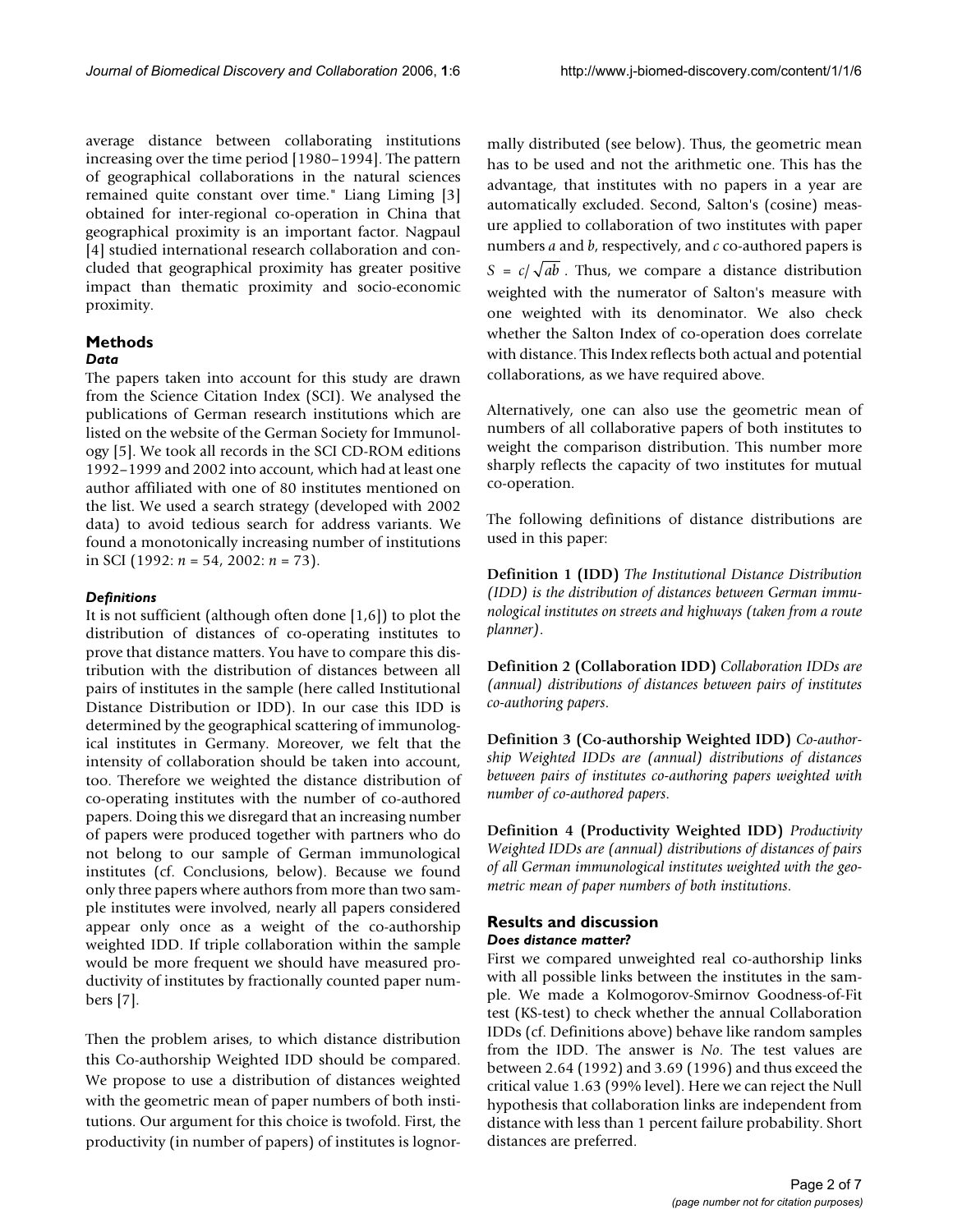Then we made a comparison of co-authorship weighted links with paper weighted possible links. We asked: Do the annual Co-authorship Weighted IDDs behave like random samples from annual Productivity Weighted IDDs? The answer was negative, too. KS-Test values here are between 2.56 (1992) and 3.41 (2002). Short distances are clearly preferred, again.

Next we tested the hypothesis that very short distances are preferred. For this reason we omitted collaborations between institutes within the same town. Now nearly all KS tests suggest that the Null hypothesis should not be rejected if we demand less than 5 percent failure probability (critical value: 1.36). All but one of the KS test values in unweighted case were found between 0.82 (1998) and 1.22 (1995). In weighted case all but one of the test values lay between 0.77 (2002) and 1.39 (1999). In both cases, only in 1996 the test values are above the critical value 1.63 (1 percent failure probability; unweighted: 1.64, weighted: 1.67). That means, when in-town links are omitted, annual Co-authorship Weighted IDDs behave like random samples from annual Productivity Weighted IDDs. The same is true for the unweighted case. Figure 1 shows plots of different distribution functions for the first and the last year considered. If the observed distribution function (pale curve) is always near to the comparison function (black curve) then the Null hypothesis cannot be rejected. We also checked whether the Salton Index of cooperation does decrease with distance. There is nearly no correlation. If zero distances (partners in the same town) are omitted it disappears totally.

"Physical connectivity and degrees of presence matter, even in an age of electronic publication, online communities and digital networks" as Blaise Cronin [8] said recently. Place matters, but if a researcher has to leave the home town to find a collaborator distance does not matter any longer. This result holds for all years considered, but is statistically most significant in 2002.

#### *Does geographical proximity become less important?*

We found a trend of means (and medians) of annual Coauthorship Weighted IDDs toward longer distances. Including links within towns the mean increases by  $5.5 \pm$ 3.2 km p.a., without links within towns the mean increases by  $4.0 \pm 3.4$  km p.a. But there is also a (weaker) trend of means (and medians) of annual Productivity Weighted IDDs: Including links within towns the mean is increasing by 1.37 km p.a., without links within towns by 1.44 km p.a. (Figures 2 and 3).

Thus, we subtracted the trends of our comparison distributions and got a mean increasing by  $4.2 \pm 3.2$  km p.a. including links within towns. When only collaborations between institutes at different places are considered, we got  $2.5 \pm 3.2$  km p.a. That means, there is no indication of a significant trend. So, a little more willingness for leaving the place can be stated but the choice of partners outside the town remains independent of distance in agreement with the result reported above.

#### *Collaboration indicators*

The number of authors per paper was about 5 till 1996, about 6 later. The Collaboration Coefficient [9] increased from 0.79 in 1992 to 0.84 in 2002. We found typically two addresses per paper till 1994, about three later. The number of papers produced jointly by (exactly) two German immunological institutions (and, possibly, other foreign or German non-immunological ones) increased by 7.2 papers per year on average  $(R^2= .96)$  from 47 in 1992 to 118 in 2002. That is about 3 percent of all their papers in SCI till 1999 and 4 percent in 2002.

International collaboration also grew in our sample. The share of papers with foreign collaboration partners increased from 28 percent in 1992 to 38 percent in 2002. The share of papers with partners from two or more other countries (multilateral cooperation) increased from 5 percent in 1992 to 10 percent in 2002.

#### *Productivity of institutes*

In every year the productivity of institutes is lognormally distributed–if institutes without papers in SCI are excluded. The KS-tests are passed with test-values from  $D\sqrt{n}$  = 0.53 in 1994 to  $D\sqrt{n}$  = 0.76 in 1996. The geometric means are 12, ..., 15 papers till 1997, 17 or 18 after 1997. Standard deviations of log(productivity) lay between 0.5 and 0.6.

#### **Conclusion**

The Internet did not change much the collaboration patterns between German immunological institutes. Before and after it became the main communication tool of scientists these institutes did not much care about geographical distance, when selecting their German co-operation partners outside their home town. Partners in the same town collaborate at higher rate, also before and in the Internet era. The hypothesis that in recent years geographical proximity has become less important for establishing research collaboration within a country for the case of German immunological institutes can only be confirmed in a weak sense. The willingness to leave the home town has increased slightly.

One referee wondered whether the picture obtained would be different if the analysed population of institutes were divided along the former border between East and West Germany. We did not analyse this because the German unification and the transformation process of the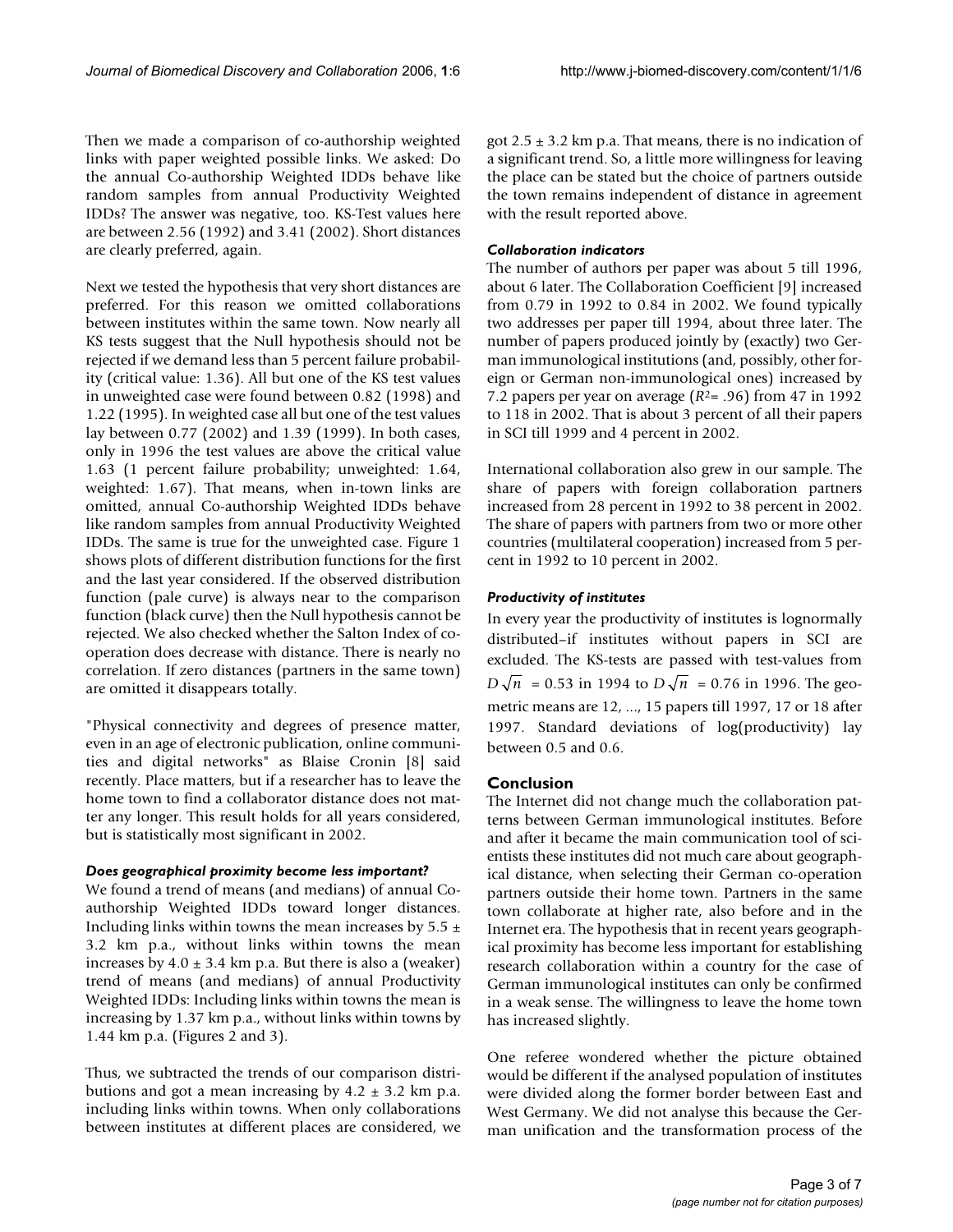



East German science system after the fall of the Wall led to more and more East-West collaboration (partly caused by Western scientists getting positions in the East) [10]. Thus, our main result of distance independency cannot be changed by a East-West division of the population of institutes.

The same referee pointed at the issue of status barriers which can hinder collaboration in addition to the barriers mentioned by us in the background section. The status of an institution is indicated by its productivity (and also by its visibility). It would be of interest to look at the geographical distribution of institutional productivity. We take this distribution into account by weighting our com-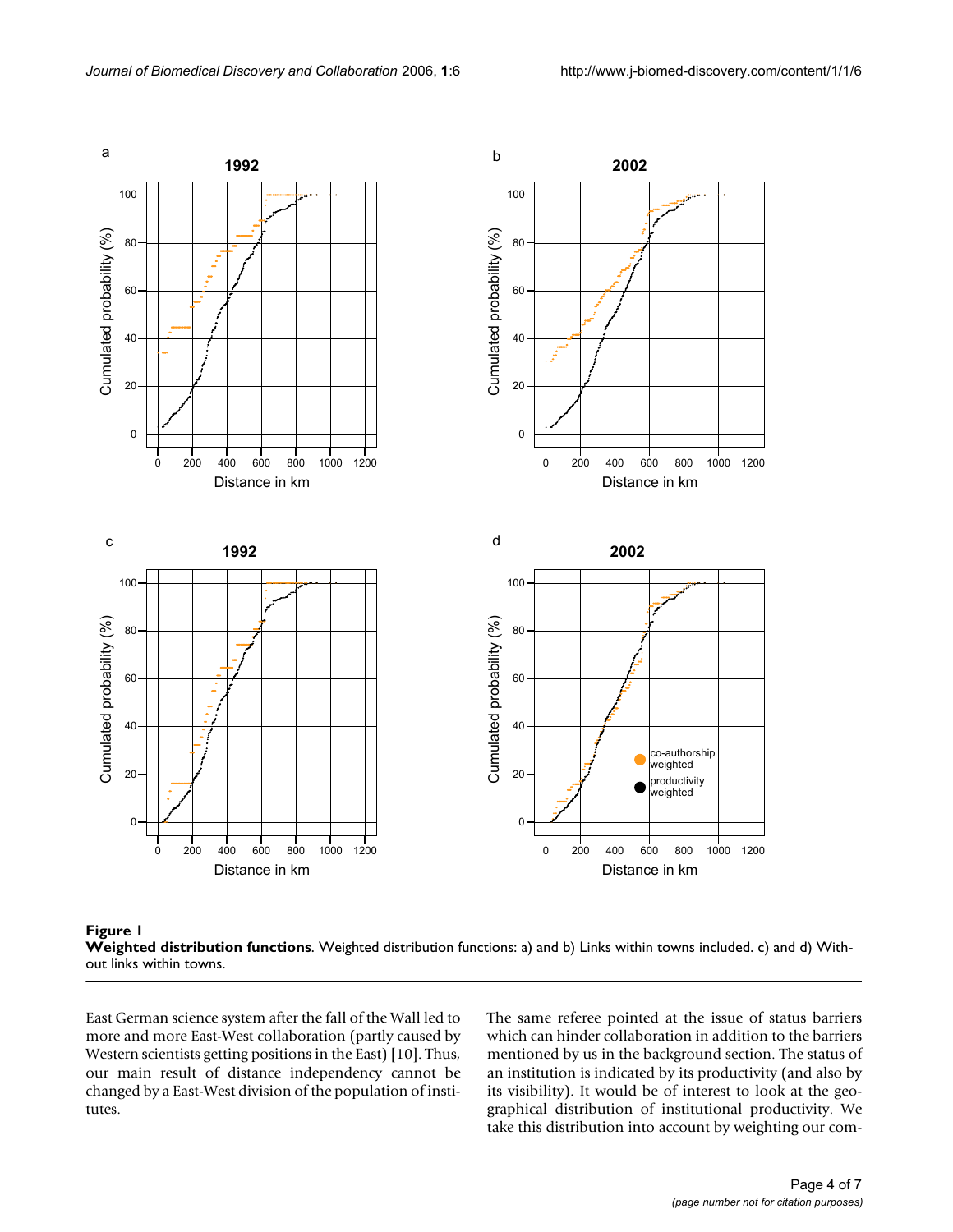

## **Including Links Within Towns**



parison distribution (the IDD) with paper numbers of collaborating institutes.

The increasing percentage of internationally co-authored papers is a well-known fact (cf., e.g., Figure 5–40 in *Science and Engineering Indicators 2004* [11]). We cannot generalise the results of our intra-national study to international collaboration which is influenced by geographical proximity and by some other factors (cf. p. 264 in Reference  $[12]$ ).

For a finer analysis papers of institutions should be counted fractionally to assure that the trend to more collaboration does not inflect the results [7] but we suppose that the effect will be small because counting fractionally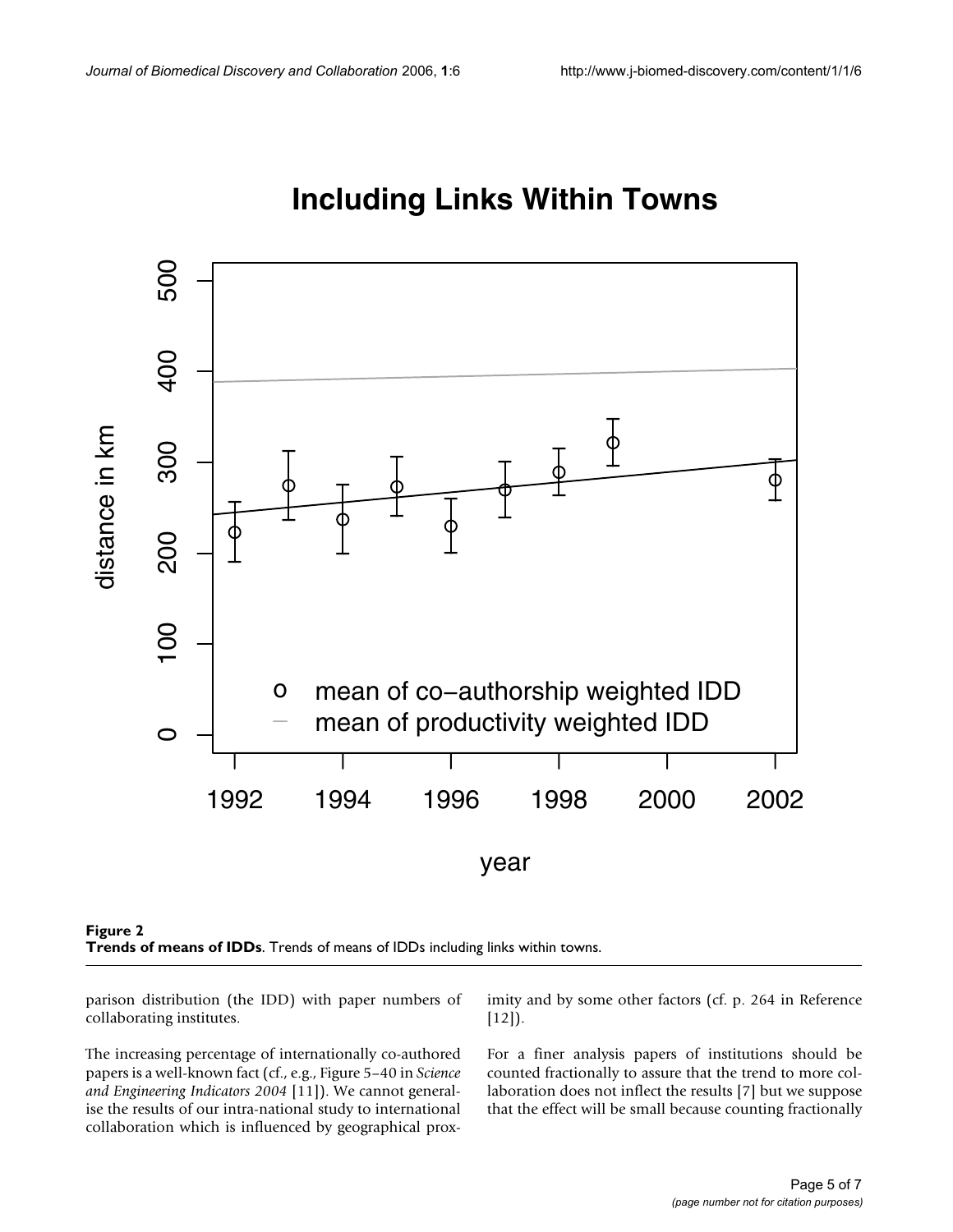

# **Without Links Within Towns**



lowers both the weights of the Co-authorship IDDs and the weights of the comparison distributions.

#### **Declaration of competing interests**

The author(s) declare that they have no competing interests.

#### **Authors' contributions**

H. K. had the idea for this study and delivered results of a pilot study. The search strategy was developed by M. H. and tested by F. H. Calculations and figures were done by M. H. The first draft was written by F. H. He also made some figures and the revised version. We all discussed this version.